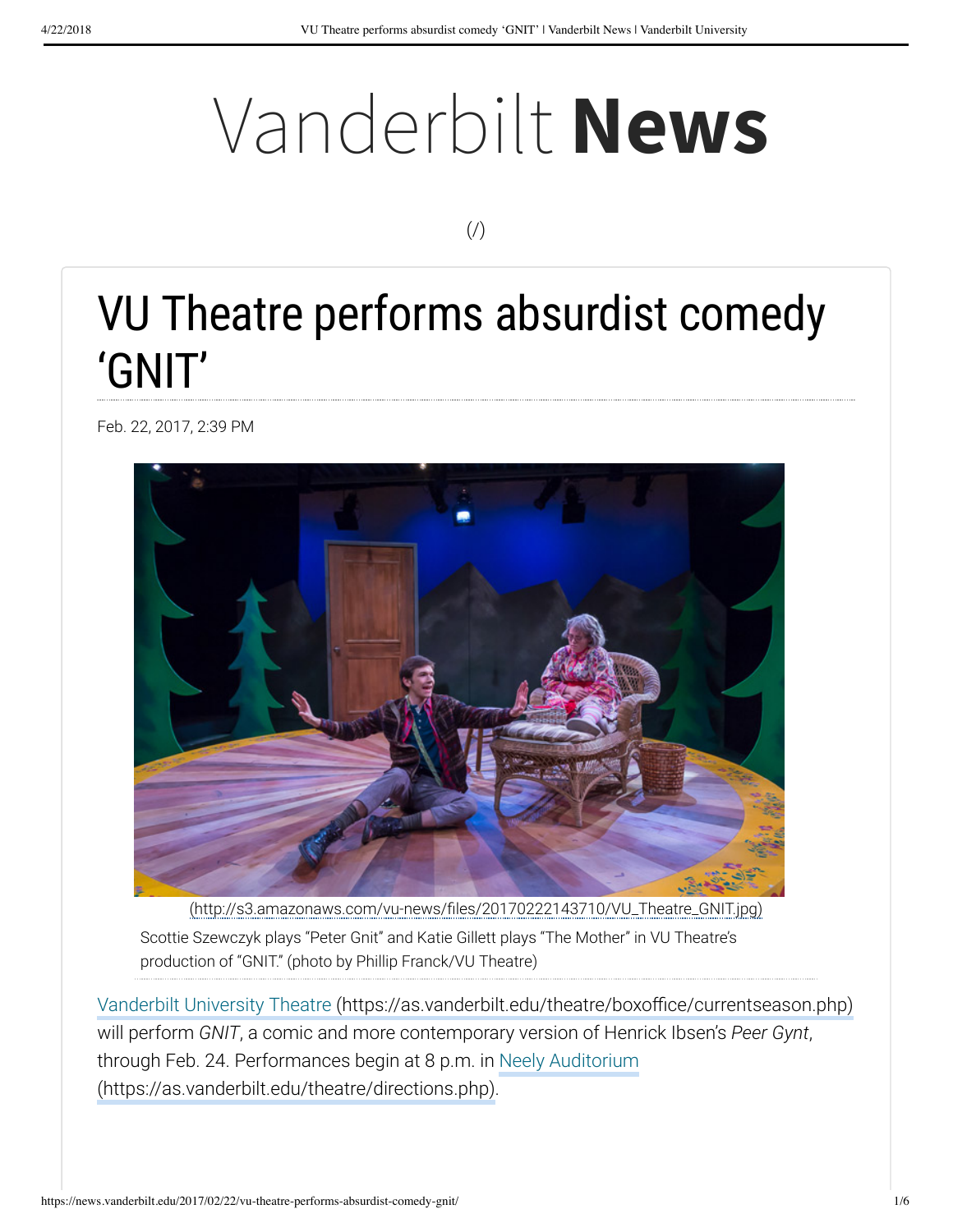#### 4/22/2018 VU Theatre performs absurdist comedy 'GNIT' | Vanderbilt News | Vanderbilt University

GNIT, written by American playwright Will Eno, tells the story of Peter, a selfish and narcissistic character whose actions do not endear him to the rest of the cast. For example, he ends up banished from a town after stealing a bride on her wedding day. He also hooks up with other women in failed relationships and makes and loses several fortunes. Peter continues to wreak havoc throughout his journey of self-exploration.

The VU Theatre production is directed by Jessika Malone, a Fred Coe Artist-in-Residence and associate artistic director of the Actors Bridge Ensemble. "This twisted adaption of Ibsen's 1876 play sets up expectations then hilariously dashes them, challenging what we think we know about this classic character," Malone said. "Peter's problem-causing skills may well be his most pronounced ability. Today he'll disappoint his ailing mother by arriving late at her bedside. So begins a lifetime of bad decisions, for Peter believes he's on a mission to discover his 'authentic self.'"

Malone is an award-winning professional director, producer, teacher and performer who is committed to theatrical performance as a catalyst for social change. She earned a master of fine arts in theatrical direction at Illinois State University and a bachelor of arts in theatre from Belmont University.

Previous productions under her direction have received critical praise from *The Tennessean*, *Nashville Scene* and *Broadway World*.

Tickets are \$10 for the public, \$7 for seniors as well as for Vanderbilt graduate students, and free for undergraduates with a Vanderbilt ID. Click here (https://secure.jotform.com/SarrattBoxOffice/vutheater) to reserve tickets, or pick them up at Sarratt Box Office (https://www.vanderbilt.edu/studentcenters/services/ticket-sales/). For more information, call 615-322-3620.

#### Share This Story

- (https://www.facebook.com/sharer/sharer?
- u=http%3A%2F%2Fvanderbi.lt%2Ffxsqm&picture=&title=Only+a+few+performances+left+of+VU+Theatre%27s+ab Tweet Only a few performances left of VU Theatre's absurdist comedy 'GNIT' at Neely Auditorium

#### Media Inquiries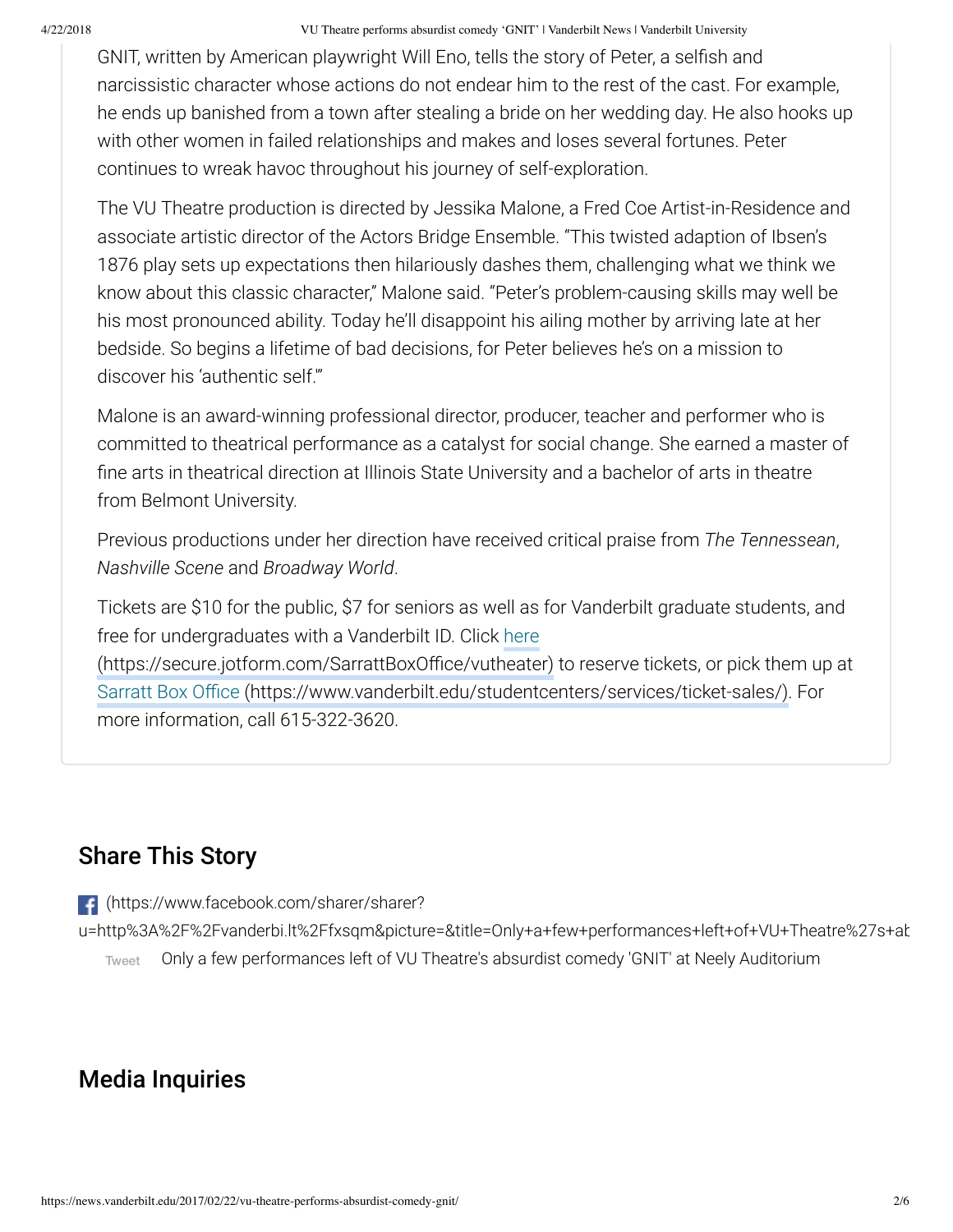4/22/2018 VU Theatre performs absurdist comedy 'GNIT' | Vanderbilt News | Vanderbilt University

Ann Marie Deer Owens (https://news.vanderbilt.edu/author/annmarieowens/) · (615) 322-NEWS ·  $\blacktriangleright$  (mailto:annmarie.owens@vanderbilt.edu?subject=Question about news story (VU Theatre performs absurdist comedy 'GNIT'))

# Explore Story Topics

myVU (https://news.vanderbilt.edu/section/myvu/) myVU News (https://news.vanderbilt.edu/section/myvu/myvu-news/) releases (https://news.vanderbilt.edu/section/releases/) Fred Coe Residency in theater (https://news.vanderbilt.edu/tag/fred-coe-residency-in-theater/) neely auditorium (https://news.vanderbilt.edu/tag/neely-auditorium/) VU Theatre (https://news.vanderbilt.edu/tag/vu-theatre/)

### **Related Stories**



VU Theatre performs alumnus' adaptation of absurdist comedy NOV 1, 2017 (https://news.vanderbilt.edu/2017/11/01/vu-theatre-performs-alumnusadaptation-of-absurdist-comedy/)



VU Theatre opens new season with adventure tale staged as radio drama SEP 27, 2017 (https://news.vanderbilt.edu/2017/09/27/vu-theatre-opens-new-seasonwith-adventure-tale-staged-as-radio-drama/)



A&S student featured in 2017 Shakespeare in the Park AUG 8, 2017 (https://news.vanderbilt.edu/2017/08/08/as-student-featured-in-2017 shakespeare-in-the-park/)

# Subscribe (http://news.vanderbilt.edu/subscribe/)

There are lots of ways to keep up with Vanderbilt. Choose your preferred method.

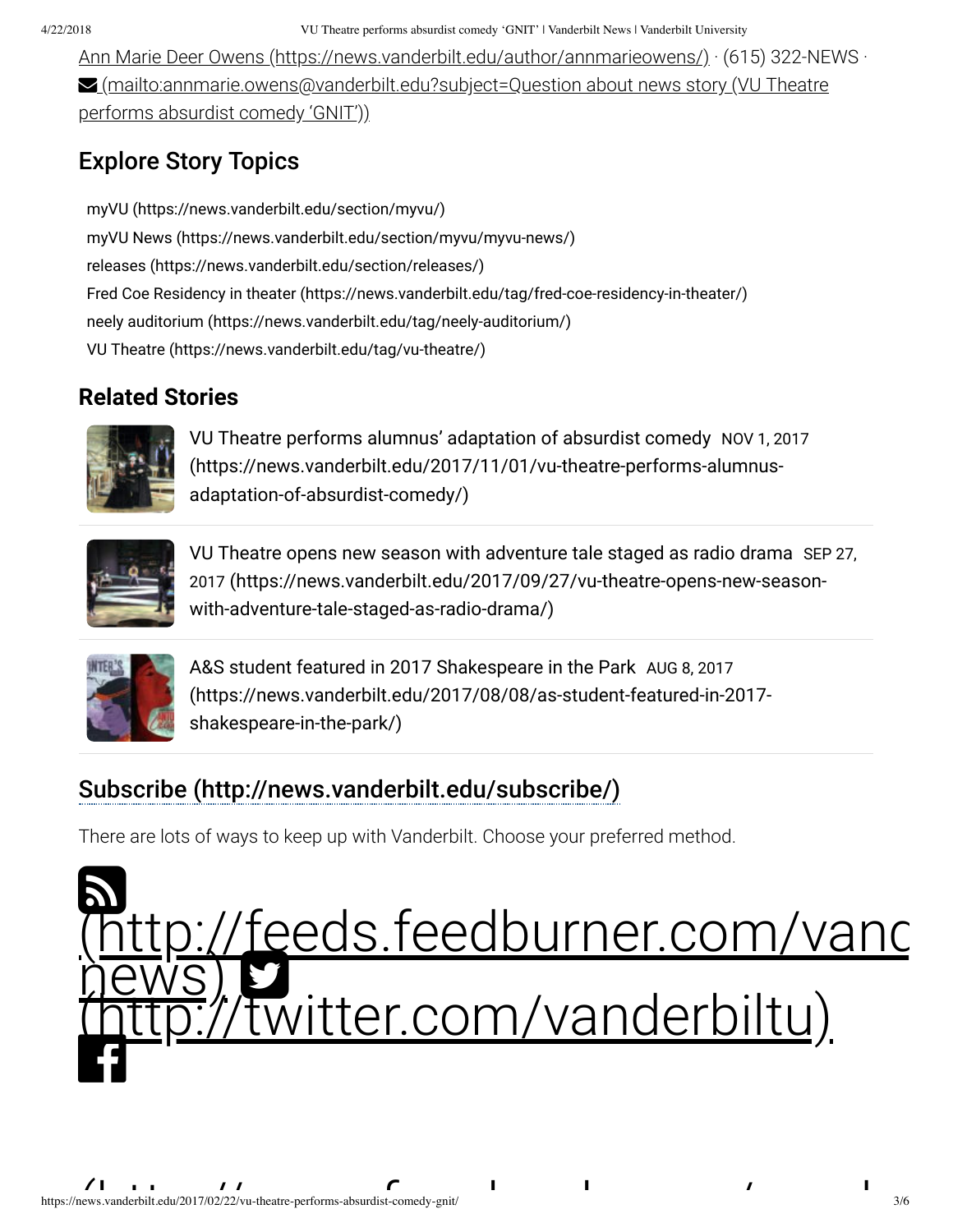4/22/2018 VU Theatre performs absurdist comedy 'GNIT' | Vanderbilt News | Vanderbilt University



Your Email Address

Subscribe

More » (http://news.vanderbilt.edu/subscribe/)

# Upcoming Events

22 APRIL 12:00 AM

Registation for Sarratt Youth Art Institute (https://events.vanderbilt.edu/index.php? eID=121360)

(http://api.addthis.com/oexchange/0.8/forward/facebook/offer?pco=tbxnj-

1.0&pubid=vanderbilt&url=https://events.vanderbilt.edu/index.php?eID=121360)

(http://api.addthis.com/oexchange/0.8/forward/twitter/offer?pco=tbxnj-

1.0&pubid=vanderbilt&url=https://events.vanderbilt.edu/index.php?eID=121360)

**22 APRIL** 12:00 PM

Student Recital: Olivia Hunt, cello (https://events.vanderbilt.edu/index.php? eID=121951)

(http://api.addthis.com/oexchange/0.8/forward/facebook/offer?pco=tbxnj-

1.0&pubid=vanderbilt&url=https://events.vanderbilt.edu/index.php?eID=121951)

(http://api.addthis.com/oexchange/0.8/forward/twitter/offer?pco=tbxnj-

1.0&pubid=vanderbilt&url=https://events.vanderbilt.edu/index.php?eID=121951)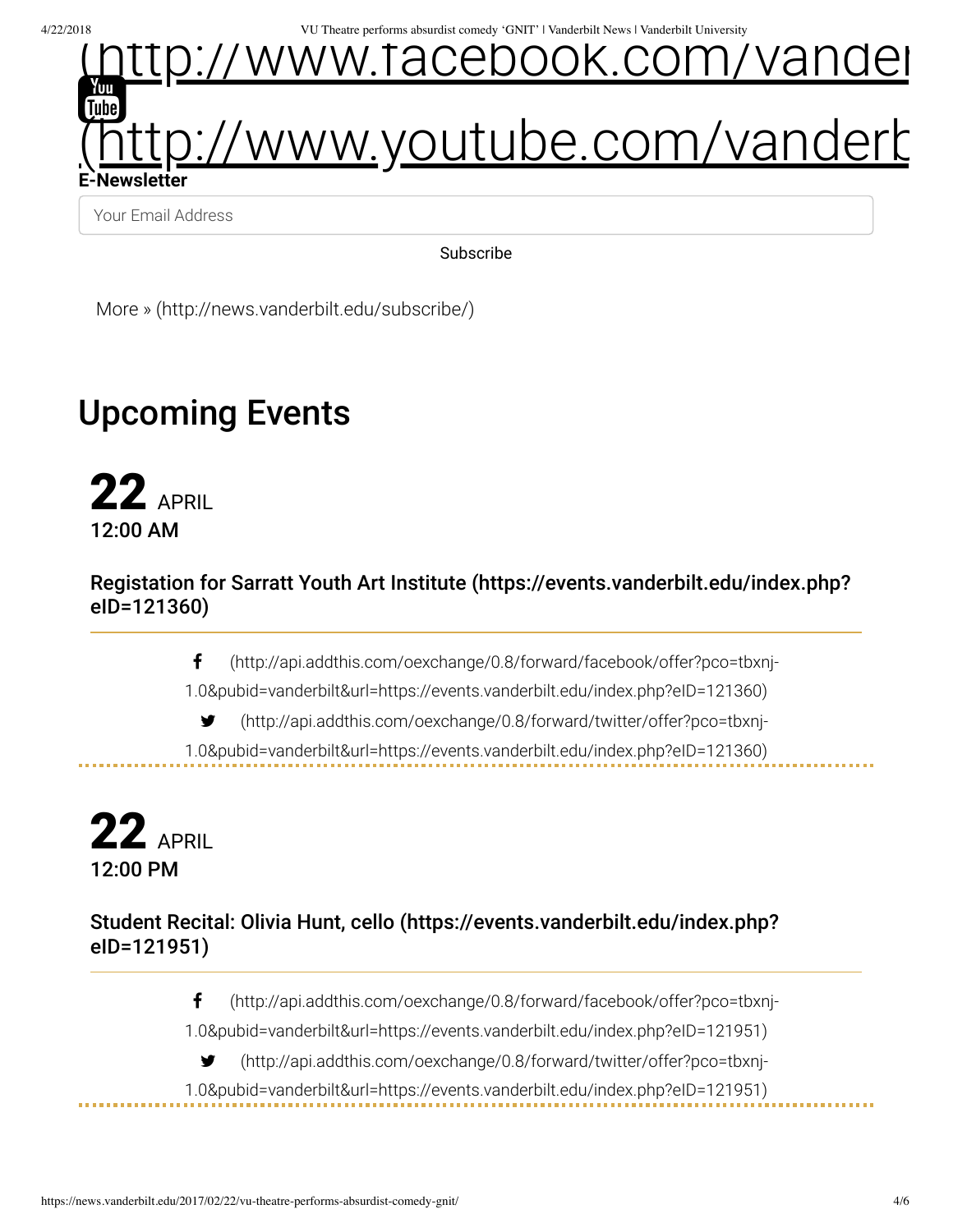

#### America Creative: Portraits by Everett Raymond Kinstler (https://events.vanderbilt.edu/index.php?eID=120869)

(http://api.addthis.com/oexchange/0.8/forward/facebook/offer?pco=tbxnj-

1.0&pubid=vanderbilt&url=https://events.vanderbilt.edu/index.php?eID=120869)

(http://api.addthis.com/oexchange/0.8/forward/twitter/offer?pco=tbxnj-

1.0&pubid=vanderbilt&url=https://events.vanderbilt.edu/index.php?eID=120869)

**22 APRIL** 1:00 PM

. . . . . . . . . . .

#### Student Recital: Evan Bish, double bass (https://events.vanderbilt.edu/index.php? eID=121952)

(http://api.addthis.com/oexchange/0.8/forward/facebook/offer?pco=tbxnj-

1.0&pubid=vanderbilt&url=https://events.vanderbilt.edu/index.php?eID=121952)

(http://api.addthis.com/oexchange/0.8/forward/twitter/offer?pco=tbxnj-

1.0&pubid=vanderbilt&url=https://events.vanderbilt.edu/index.php?eID=121952)

MORE EVENTS » (https://events.vanderbilt.edu/calendar/list?xtags=myvu-featured)



. . . . . . . . . . .